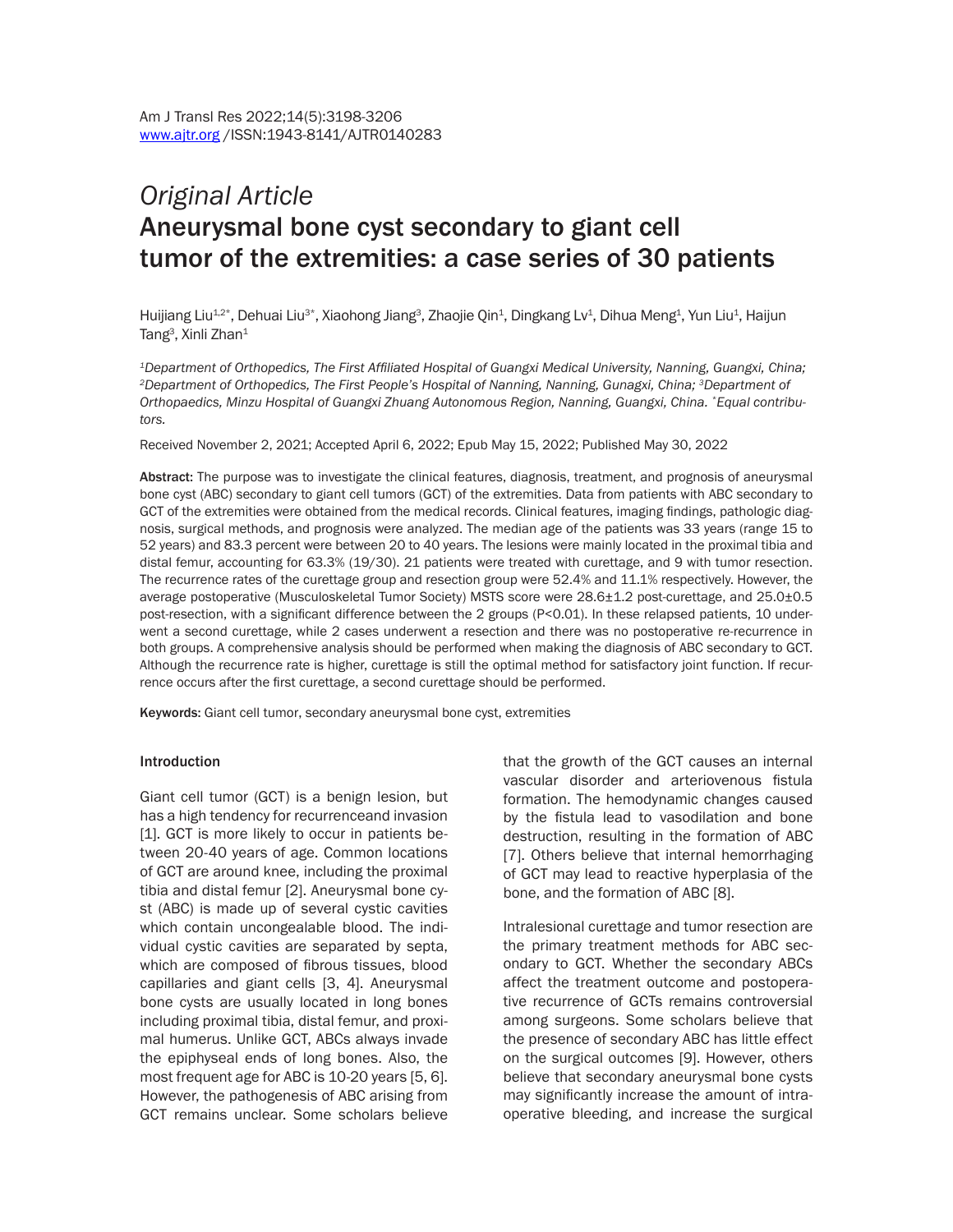difficulty of GCTs as compared to simple GCTs [10].

As far as we know, there are few reports specializing in ABC secondary to GCT. However, the diagnosis and treatment of the disease remain challenging. This study retrospectively analyzed 30 patients with ABC secondary to GCT, diagnosed and treated at our institution. The clinical features, imaging findings, histopathologic findings, surgical methods, and prognosis of each case were analyzed and summarized to provide complete clinical information.

## Materials and methods

## *Clinical Information*

This is an observational study. The study protocol was approved by the Medical Ethics Committee of the First Affiliated Hospital of Guangxi Medical University, Approval number: 2019 (KY-E-090). Between January 2010 and June 2016, a total of 30 cases of ABC secondary to GCT were retrospectively enrolled in this study. The inclusion criteria: (1) There was a post-operative pathologic confirmation of ABC secondary to GCT; (2) Patient data including diagnosis, treatment, and follow-up are complete. The exclusion criteria: (1) Single GCT or ABC; (2) Recurrent lesions; (3) Patients who refused surgery; (4) Lesions located other than in an extremity; (5) Patients with incomplete follow-up data.

# *Preoperative diagnosis*

All patients underwent preoperative X-ray scans of the affected limbs. 25 underwent an additional CT scan while 7 underwent MRI. Preoperative biopsy was performed in 10 of the analyzed cases. Among all cases, 6 were diagnosed with ABC secondary to GCT, 3 with simple GCT, and 1 with primary ABC.

# *Surgical method*

Of these patients, 21 underwent intralesional curettage and 9 underwent en-bloc tumor resection. Curettage was usually used in patients with small tumor volume, no articular surface invasion or a soft tissue mass. Otherwise, surgical resection was performed, which involves the use of a bone chisel to open the outer cyst wall following exposure. Different sizes of curettes were then used to quickly scrape out the

tumor tissue. In case of excessive hemorrhage, gauze may have been used for temporal hemostasis until the bleeding point(s) are located and successfully electrocoagulated. Finally, the residual cavity was filled with bone cement, autografted bone or allogenic bone. En-bloc resection was aimed at complete elimination of the tumor with little regard to function, in order to limit the chances of recurrence. The reconstruction requirements post en-bloc varied according to the location of the primary lesion. Artificial joint reconstruction, free fibular grafts for the distal radius, or no reconstruction (in the case of fibula tumors) may have been employed.

## *Statistical methods*

The chi-square test and Fisher's exact test were used to assess different rates between groups. The difference between two independent samples was statistically analyzed using the Mann-Whitney U test for non-parametric analysis. Statistical significance was defined as P<0.05. All analyses were performed with IBM SPSS (version 22.0).

## *Follow-up*

The patients were followed up through outpatient service and telephone consultation during the first year postoperative, and follow-up was scheduled every 3 months. It was then scheduled once every 6 months during the second year postoperative after which it was once annually from the second to the fifth years. Affected limbs were scored according to the Musculoskeletal Tumor Society Score (MSTS) [11].

# **Results**

# *Clinical features*

There were 18 men and 12 women with an average age of 33 years (range 15-52 years). There were 2 cases in the 15-20 year range, 25 cases in the 20-40 year range, and 3 cases over the age of 40 years. The tumor locations were mostly around the knee joint: 11 of the cases were located in the distal femur, 8 in the proximal tibia, 3 in the proximal humerus, 2 cases each located in the distal radius and calcaneus, and 1 case in the proximal fibula. According to the Campanacci grading, there were 4 cases of Campanacci grade I, 6 Cam-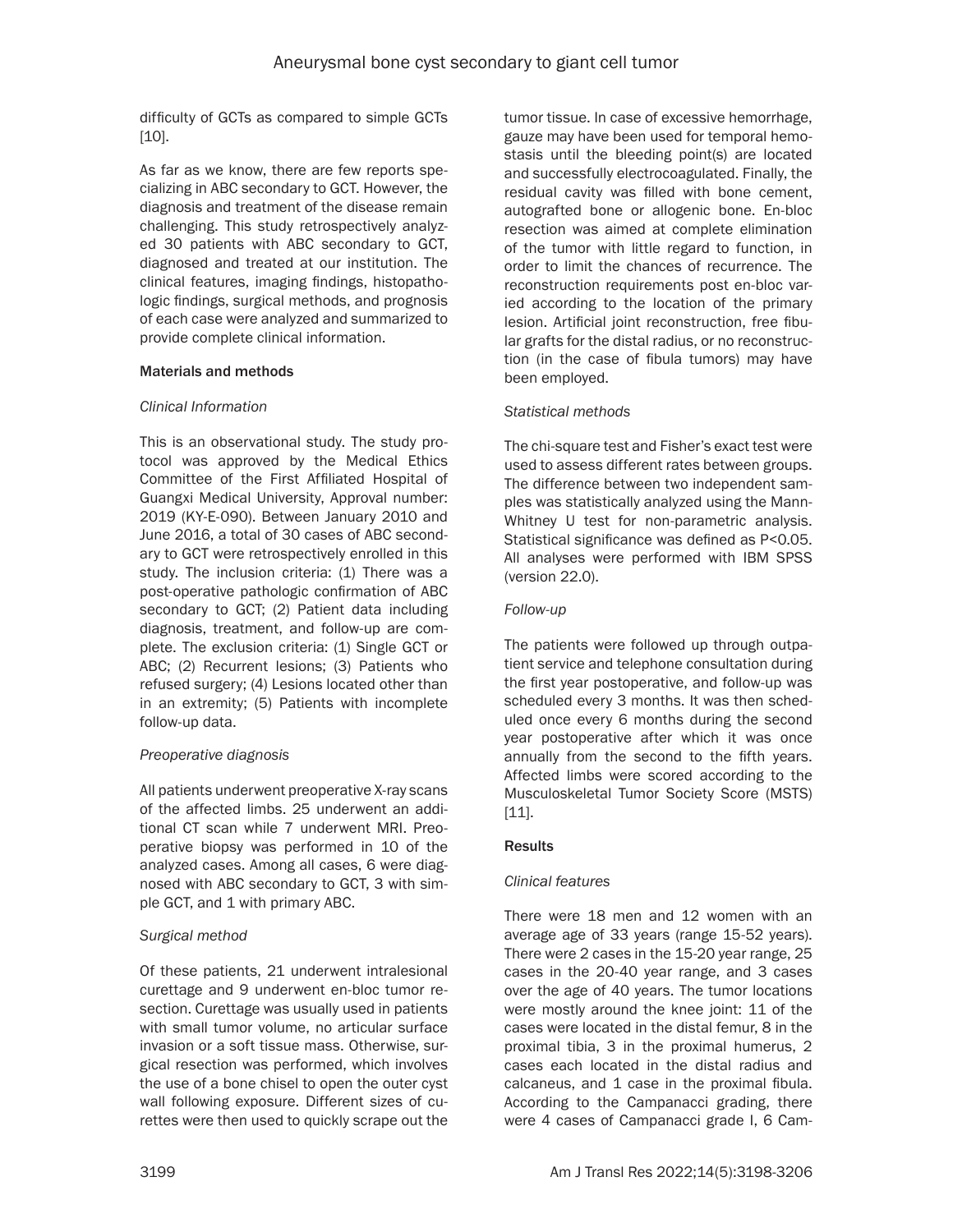| No.            | Age<br>(years) | <b>Sex</b> | Medical<br>history<br>(month) | <b>BMI</b><br>(kg/m <sup>2</sup> ) | Location         | Campana-<br>cci grade | Surgical<br>method | <b>Bone</b><br>cement | Recurrence | Relapse<br>time<br>(months) |
|----------------|----------------|------------|-------------------------------|------------------------------------|------------------|-----------------------|--------------------|-----------------------|------------|-----------------------------|
| $\mathbf{1}$   | 30             | M          | $\overline{c}$                | 24.7                               | Distal femur     | 3                     | Curettage          | Y                     | Y          | $\mathbf 1$                 |
| $\overline{2}$ | 41             | M          | $\mathbf{1}$                  | 25.6                               | Distal femur     | 3                     | Curettage          | Y                     | Y          | 6                           |
| 3              | 32             | M          | 7                             | 23.1                               | Proximal tibia   | 3                     | Curettage          | Υ                     | N          | Γ                           |
| 4              | 43             | F          | 5                             | 26.8                               | Distal femur     | 1                     | Curettage          | Υ                     | Y          | 6                           |
| 5              | 46             | F          | 4                             | 27.2                               | Distal femur     | 3                     | Curettage          | Υ                     | Y          | $\overline{2}$              |
| 6              | 36             | M          | 5                             | 26.4                               | Proximal tibia   | 3                     | Curettage          | Υ                     | N          |                             |
| 7              | 33             | M          | $\overline{2}$                | 25.7                               | Proximal femur   | 2                     | Curettage          | Υ                     | N          |                             |
| 8              | 15             | M          | 4                             | 18.3                               | Proximal femur   | 1                     | Curettage          | Υ                     | N          |                             |
| 9              | 26             | M          | 5                             | 23.5                               | Proximal humerus | 3                     | Curettage          | Υ                     | N          |                             |
| 10             | 43             | M          | 11                            | 21.0                               | Proximal tibia   | 3                     | Curettage          | Υ                     | Y          | $\overline{2}$              |
| 11             | 24             | M          | $\overline{2}$                | 22.8                               | Distal femur     | $\overline{2}$        | Curettage          | N                     | Y          | $\overline{2}$              |
| 12             | 25             | F          | 4                             | 20.7                               | Distal femur     | 1                     | Curettage          | N                     | Y          | $\mathbf 1$                 |
| 13             | 42             | M          | 9                             | 26.6                               | Proximal tibia   | 3                     | Resection          | $\prime$              | N          |                             |
| 14             | 34             | F          | 4                             | 23.4                               | Proximal tibia   | 3                     | Curettage          | N                     | Υ          | 12                          |
| 15             | 36             | M          | 15                            | 22.8                               | Calcaneus        | 3                     | Curettage          | Υ                     | N          | Γ                           |
| 16             | 27             | F          | 5                             | 24.2                               | Distal radius    | $\overline{2}$        | Curettage          | N                     | N          | Τ                           |
| 17             | 35             | F          | 8                             | 23.9                               | Dibula           | 3                     | Resection          | Τ                     | Y          | 14                          |
| 18             | 31             | M          | 2                             | 22.4                               | Proximal tibia   | 3                     | Resection          | /                     | N          | Γ                           |
| 19             | 52             | F          | 9                             | 27.3                               | Distal radius    | 3                     | Resection          | $\prime$              | N          |                             |
| 20             | 29             | F          | 10                            | 18.4                               | Proximal humerus | 3                     | Curettage          | N                     | Υ          | 24                          |
| 21             | 38             | M          | 7                             | 24.3                               | Calcaneus        | 2                     | Curettage          | Υ                     | N          | $\sqrt{2}$                  |
| 22             | 26             | F          | 4                             | 20.8                               | Proximal humerus | 3                     | Curettage          | N                     | N          |                             |
| 23             | 38             | M          | 8                             | 26.2                               | Distal femur     | 1                     | Curettage          | N                     | Y          | 20                          |
| 24             | 25             | M          | 7                             | 19.9                               | Proximal humerus | 2                     | Resection          | Τ                     | N          |                             |
| 25             | 30             | F          | 4                             | 21.7                               | Distal femur     | 3                     | Resection          | Τ                     | N          |                             |
| 26             | 30             | M          | 3                             | 24.5                               | Proximal tibia   | 3                     | Resection          | $\prime$              | N          |                             |
| 27             | 34             | F          | 3                             | 24.4                               | Proximal tibia   | 3                     | Curettage          | Υ                     | Y          | 1                           |
| 28             | 24             | F          | $\overline{2}$                | 18.5                               | Distal femur     | 2                     | Curettage          | Y                     | N          |                             |
| 29             | 36             | M          | 3                             | 25.9                               | Proximal tibia   | 1                     | Curettage          | Υ                     | N          |                             |
| 30             | 29             | M          | 5                             | 21.6                               | Distal femur     | 3                     | Curettage          | Υ                     | N          |                             |

Table 1. Data of patients with aneurysmal bone cyst secondary to giant cell tumor

panacci grade II cases, and 20 Campanacci grade III cases. All 30 patients reported local symptoms, of whom 12 had obvious local masses (Table 1).

## *Preoperative imaging and biopsy*

The preoperative X-ray and CT scan of the secondary ABC showed an eccentric and expansile bone lesion. When the patient's condition was serious, cortical destruction by a soft mass was observed (Figure 1A, 1B). CT findings provided more clarity in distinguishing between a solid GCT lesion and a cystic secondary ABC lesion (Figure 2A), and some characteristic

changes such as intralesional sclerosing (Figure 3A), wide indentations, and bone ridges (Figure 3B) were clearly seen. In this study, there were 7 cases with obvious wide indentations, 5 cases with intralesional sclerosis, and 3 cases with intralesional calcification (Figure 3B). On MRI, ABC lesions were characterized by enlarged masses with lobulated outer margins. The lesions were also found to have low signal intervals on both T1WI and T2WI. The fluid in the cystic cavity showed uneven low or medium-high signal on T1WI sequence and an uneven high signal on T2WI (Figure 1C). On enhanced scans, the scanning interval within the capsule and capsular wall were generally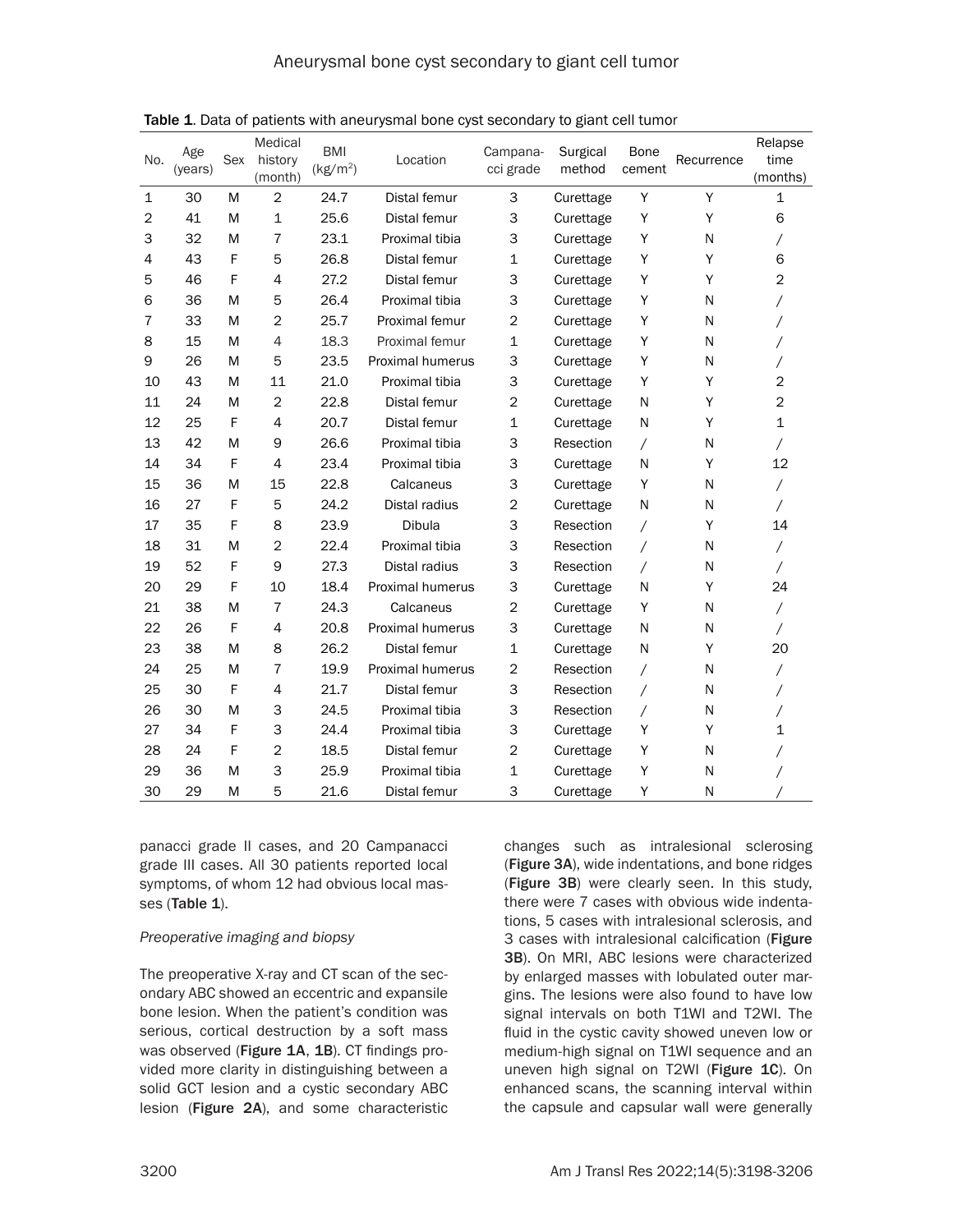

Figure 1. A case of ABC secondary to giant cell tumor located in the distal femur. A, B. X-ray showed multiloculated osteolytic cortical destruction with a soft tissue mass; C. T2WI transverse section of MRI exhibited fluid-fluid interface (Red arrow); D. T1WI transverse section of enhanced MRI revealed interval within the capsule and the capsular wall are generally improved; however, the cystic part does not show any obvious enhancement; E. Internal anatomy of the secondary ABC shows multi-lobulated cystic architecture containing a mixture of coagulated and uncoagulated blood.

improved; however, the cystic part did not show any obvious improvement (Figure 1D). Among the cases reviewed for this study, 5 underwent preoperative MRI scans, with 2 of them showing obvious fluid-fluid levels.

Preoperative biopsy was performed in 10 of the cases reviewed, and only 6 among them were consistent with postoperative pathology. Three of the reviewed cases were misdiagnosed as simple GCT, while 1 was misdiagnosed as primary ABC.

## *Preoperative diagnosis*

According to the preoperative clinical manifestations, imaging findings, and histopathologic findings, 21 of the 30 reviewed cases were diagnosed as secondary ABC, 6 cases as simple GCT of bone, and 3 cases as primary ABC.

# *Follow-up*

Curettage was generally used for small tumor volumes, with no invasion of the articular surface and no soft tissue mass formation. Otherwise, resection was performed. Among the 30 reviewed cases, 21 underwent intralesional curettage while 9 underwent surgical resection. The average amount of intraoperative blood loss during intralesional curettage was 404 ml (range 150-500 ml), while the average blood loss by resection was 270 ml (range 100-430 ml).

Recurrence occurred in 11 post-curettage cases (recurrence rate  $52.4%$ ), and 1 in resection case (recurrence rate 11.1%). The difference between the two groups was significant (P=0.049). The recur-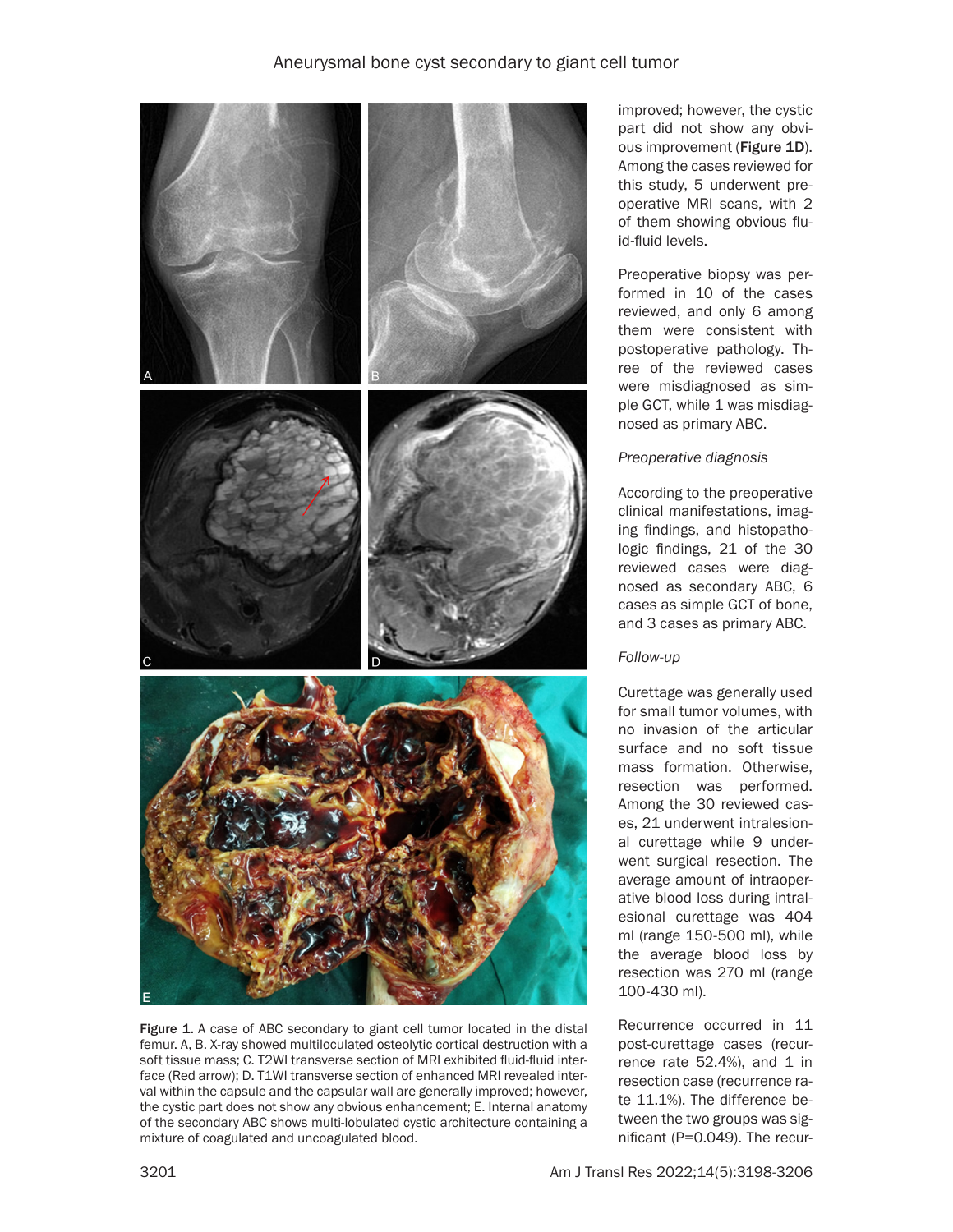

Figure 2. A case of secondary ABC associated with a giant cell tumor of the proximal tibia. A. The solid GCT lesion (black triangle) and the cystic secondary ABC lesion (white triangle) can be easily distinguished on computerized tomographic (CT); B, C. Postoperative pathology showed that the solid part of the lesion was composed of mononuclear stromal cells with scattered multinucleated giant cells. Bar =100 μm, H&E stain, 10×40 and 10×100.

rence rate was 42.9% (six of fourteen) in patients using bone cement and 71.4% (five of seven) in patients without bone cement; the difference was not significant (P=0.361). The time to recurrence ranged from 1 to 24 months postoperatively with a mean of 7.6 months. The average postoperative MSTS scores were 28.6±1.2 post-curettage, and 25.0±0.5 postresection, with a significant difference between the 2 groups (P<0.01). 10 of the relapsed cases underwent a second curettage, while one case underwent a resection and the other one underwent a second resection. There was no postoperative recurrence in either case.

## *Postoperative pathologic findings*

All patients with ABC secondary to GCT were pathologically confirmed after surgery. Gross analysis of the pathologicspecimens showed obvious cystic expansion and dilatation of the bones; the cortical bone was thin with varying degrees of damage to its integrity. The internal anatomy of the secondary ABC showed a multi-lobulated cystic architecture containing a mixture of coagulated and uncoagulated blood (Figure 1E). Under microscopy, mononuclear

stromal cells with several diffuse multinucleated giant cells were observed, and the nuclear sizes of the multinucleated giant cells were similar to those of the stromal cells, which demonstrated the presence of GCT. Also, the typical structure of aneurysmal bone cyst was perceived next to the GCT. These structures appeared as a group of blood-filled cavities separated by septa containing stromal spindle cells, fibroblasts, bone trabeculae, histiocytes, hemosiderin-filled macrophages, capillaries, and giant cells (osteoclasts) (Figure 2B, 2C).

#### **Discussion**

Many studies have focused on simply GCT or ABC [12], but there are few reports concerning ABC secondary to GCT of the extremities, and this has caused some misdi-

agnosis of the disease to many clinicians. Additionally, whether secondary ABC affects the therapeutic outcome of GCT remains controversial.

The results of this study show that the clinical features of ABC secondary to GCT are different from those of primary ABC, but similar to those of simple GCT. Primary ABC occurs mostly in adolescents, with 80% of cases occurring in patients less than 20 years [13, 14], while simple GCT occurs mostly between the ages of 20-40 years. The age of patients can therefore be used for differential diagnosis. In cases with onset between 20 to 40 years, simple GCT or ABC secondary to GCT may be considered. In this study, ABC secondary to GCT was mostly located in the epiphyseal ends of the long bones, while primary ABC was located in the epiphysis and diaphysis of the involved long bones (2). Hence, the location of ABC may also be an important indicator of the differentiation.

Radiography is essential for the diagnosis of ABC secondary to GCT. X-ray examination is the preferred choice for simple GCT diagnosis since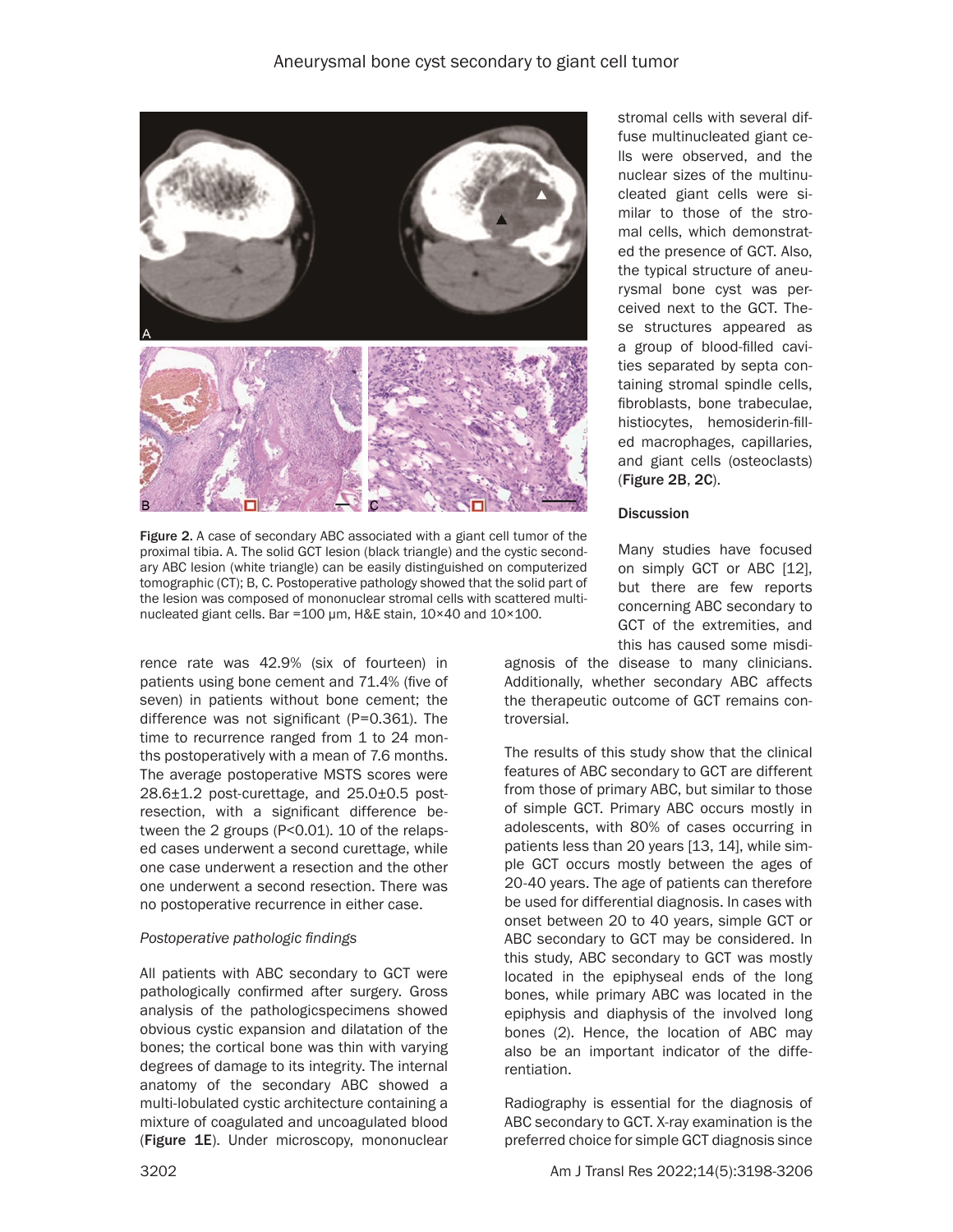

Figure 3. The CT of two patients diagnosed with ABC secondary to giant cell tumor showed some characteristic changes. A. Sclerotic rim; B. Wide indentations (Black arrow) and bone ridges (Red arrow).

it is relatively cheap and easily available in hospitals and clinics. X-ray can be used to identify the lesion as a low density area with different degrees of swelling. It can also detect cortical integrity and whether or not there is a pathological fracture. However, X-ray has low specificity and limited diagnostic value in distinguishing ABC from secondary or primary ABC of GCT. Therefore, CT or MRI is often needed to aid further diagnosis [15]. In this study, none of the cases was diagnosed exclusively using X-ray. On CT, the lesions are much clearer, and are characterized as a cystic mass with thin wall and either intact or incomplete cortical bone shell [16]. Primary solid lesions and secondary cystic foci can be also distinguished on CT, which is an important basis for diagnosis of ABC secondary to GCT. (Figure 2A). At the same time, the presence of wide indentations and bone ridges (Figure 3B) can suggest the possibility of a secondary ABC. Outward pressure exerted by the rapidly expanding secondary ABC causes a wide indentation and the development of bone ridges [17]; these changes are usually absent in simple GCT cases. The presence of calcified shadows in the lesion and sclerosing edges could also suggest that the lesion is ABC secondary to GCT (Figure 3A), since such changes are also absent in simple GCT [16, 18]. In this study, 7 of the cases reviewed had signs of wide indentations, 3 had signs of intralesional calcifications, and 5 cases had signs of sclerosing edges. MRI produces better resolution images of fluid and soft tissue changes in both the primary and secondary lesions. In some cases, a typical fluid-fluid level (Figure 1C), formed by blood accumulation in

the cyst cavity could be seen. This is suggestive of ABC secondary to GCT, as such changes are usually absent in primary GCT. Enhanced MRI scans provide obvious enhancement of the GCT as well as the edges of the secondary ABC. However, there were no internal enhancements in the cysts. Hence, these different enhancement features can be used to distinguish between simple GCT and ABC secondary to GCT (Figure 1D).

Preoperative biopsy is of significant value for the definitive diagnosis of ABC secondary GCT. However, because the puncture samples obtained for biopsies are limited in scope, some primary or secondary lesions may be misdiagnosed [19]. Among the 10 cases who underwent preoperative biopsies, 6 were consistent with their postoperative histopathologic findings, while 3 were postoperatively found to have been misdiagnosed as simple GCT and 1 as primary ABC. Therefore, a combination of clinical features, imaging findings, and preoperative biopsy findings is necessary for the definitive preoperative diagnosis of secondary ABC. To confirm the diagnosis of ABC secondary GCT, both structures of these two diseases should be observed microscopically. The pathologic characteristics of GCT include multinucleated giant cells and some round or oval stromal cells. The nuclei of the multinucleated giant cells were similar in size to those of the stromal cells. Concurrently, cystic structures filled with blood cells often appear next to GCT structures. Also, septa containing reactive osteoid material with osseous trabeculae, lined with plump osteoblasts were observed in the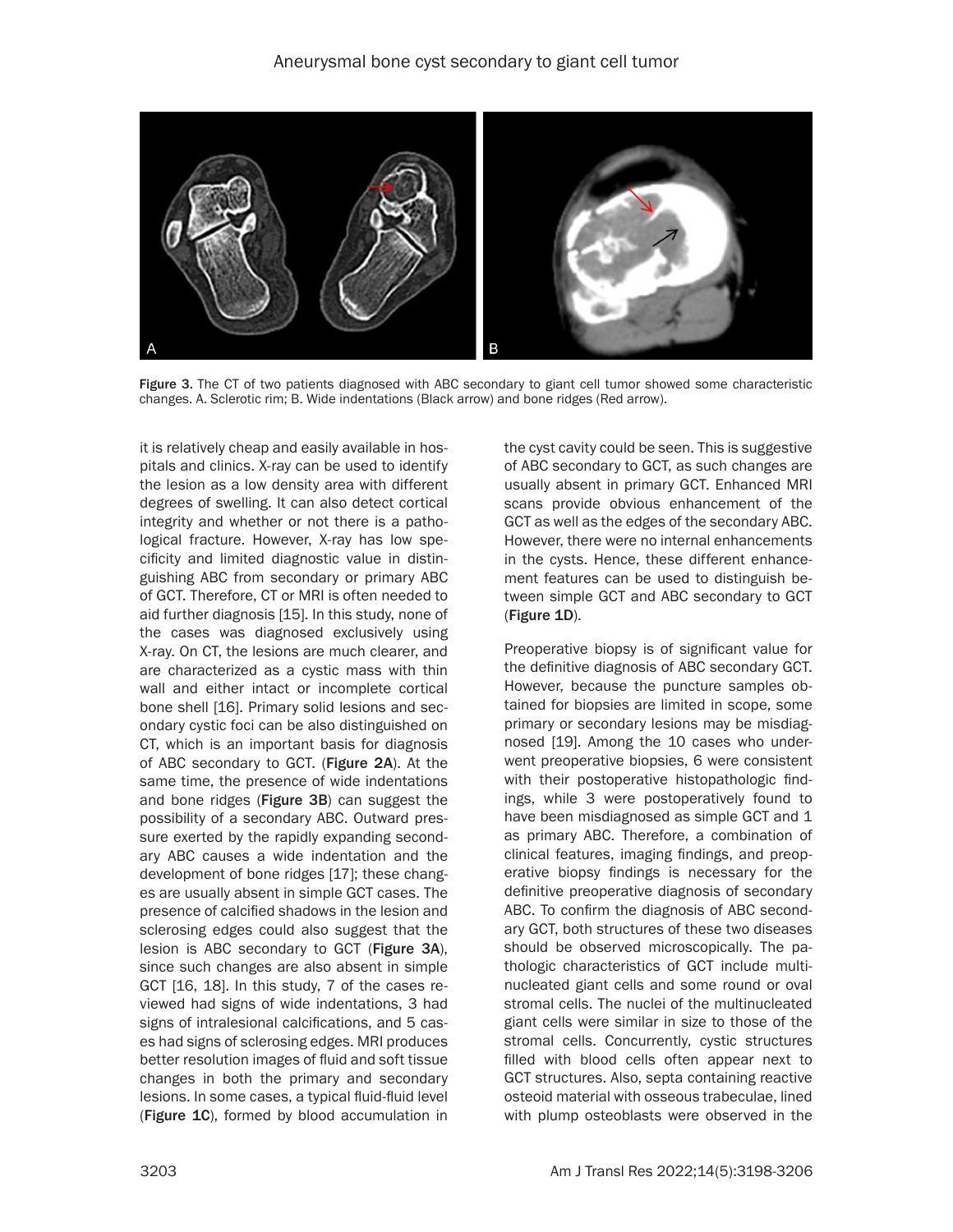lesion. The impact of secondary ABC on the treatment of GCT remains controversial. Some scholars believe that secondary ABC has no significant impact on the efficacy of GCT treatment [19, 20]; however, these studies were mostly case reports with limited follow-up periods. In this study, the recurrence rate following intralesional curettage was 52.4%, which is significantly higher than the currently reported recurrence rate for simple GCT (10%-20%) [21- 23]. Therefore, this shows that the secondary ABC may have increased intraoperative bleeding, blurred the field of vision, and increased the difficulty of complete removal of the lesion, eventually leading to the high recurrence rate. To control the intraoperative excessive hemorrhage, gauze packing can be used until the individual bleeding points are successfully stopped. Close attention should also be paid to postoperative follow-up and treatment planned if recurrence is suspected. In this study, there were a total of 12 recurrences following surgical treatment. Ten of the relapsed cases underwent a second curettage, while 2 cases underwent a resection. There was no postoperative recurrence in either case. We therefore believe that in case of postoperative recurrence of ABC secondary to GCT, a second curettage could be performed for its lower rerecurrence rate and better postoperative function of the limb.

Previous studies have reported that the recurrence rate after surgical resection is low, but the function of the affected limb and postoperative quality of life are significantly reduced. The recurrence rate following intralesional curettage is high, but the limb function is usually affected to a limited degree, making it the surgical choice for most surgeons and patients [24-27]. The recurrence rate in this study after curettage was significantly higher than that after surgical resection (52.4% vs. 11.1%, P< 0.05). However, the follow-up MSTS scores were better in the post-curettage cases than in the post-resection cases (28.6 vs. 25.0, P< 0.01). There was no significant difference in recurrence between the two groups (37.5% vs. 71.4%, P=0.193), which could be attributed to the small sample size. Other adjuvant therapies, such as liquid nitrogen, phenol, or argon, were not used for uncertain efficacy and possible side effects according to studies [21, 22]. Many authors suggested that the surgical standard treatment should be extensive curettage followed by using the burr [26, 27]. However, all patients included in our study were selected from January 2012 and June 2016, during which time the burr had not yet been applied in our hospital. However, we still believe that if a burr is available curative effect is good. Based on these findings, we hold that simple curettage is best for GCT with integrity of bone cortex, while extensive curettage should be used in lesions with high recurrent risk, such as when combined with ABC. Additionally, when the tumor breaks through the cortex or even combines with a soft mass, en-bloc resection should be performed.

There are several limitations to our study. First, the sample size involved in this study was insufficient. Second, we did not include some patients with ABC or GCT patients as controls. Also, this was a retrospective study. Therefore, prospective research with a larger sample size is necessary.

# **Conclusion**

A comprehensive analysis should be performed during the diagnosis of ABC secondary to GCT. Intralesional curettage should be done as first choice of treatment and if recurrence occurs, a second curettage can be performed.

# Acknowledgements

This study was sponsored by International Joint Laboratory on Regeneration of Bone and Soft Tissues and International Communication of Guangxi Medical University Graduate Education. This study was supported by International Joint Laboratory on Regeneration of Bone and Soft Tissues, the International Communication of Guangxi Medical University Graduate Education, the Natural Science Foundation of Guangxi Province (2017GXN-SFBA198098), Guangxi Young and Middleaged Teacher's Basic Ability Promoting Project (KY2016YB097) the Open Project of Guangxi Key Laboratory of Regenerative Medicine (201806), Self-funded project of Health Commission of Guangxi Zhuang Autonomous Region (Z20210520).

# Disclosure of conflict of interest

None.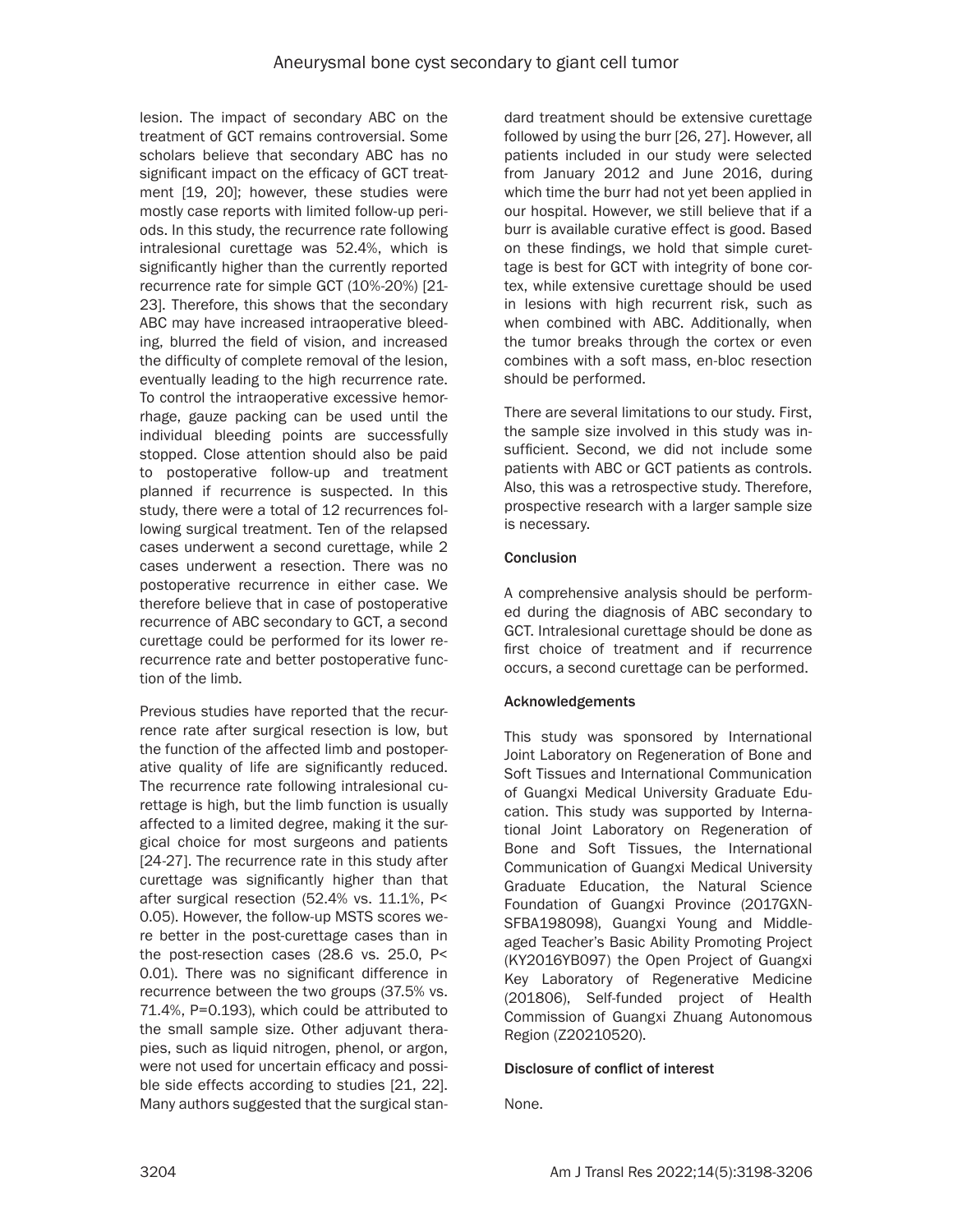Address correspondence to: Dr. Xinli Zhan, Department of Orthopedics, The First Affiliated Hospital of Guangxi Medical University, No. 6 Shuangyong Road, Nanning 530021, Guangxi, China. Tel: +86-0771-5356189; E-mail: [zhanxinli@](mailto:zhanxinli@stu.gxmu.edu.cn) [stu.gxmu.edu.cn](mailto:zhanxinli@stu.gxmu.edu.cn); Dr. Haijun Tang, Department of Orthopaedics, Minzu Hospital of Guangxi Zhuang Autonomous Region, 232 Mingxiu Dong Road, Nanning 530000, Guangxi, China. Tel: +86-0771- 3117032; E-mail: [976267410@qq.com](mailto:976267410@qq.com)

#### References

- [1] van der Heijden L, Dijkstra S, van de Sande M and Gelderblom H. Current concepts in the treatment of giant cell tumour of bone. Curr Opin Oncol 2020; 32: 332-338.
- [2] Noh BJ and Park YK. Giant cell tumor of bone: updated molecular pathogenesis and tumor biology. Hum Pathol 2018; 81: 1-8.
- [3] Mankin HJ, Hornicek FJ, Ortiz-Cruz E, Villafuerte J and Gebhardt MC. Aneurysmal bone cyst: a review of 150 patients. J Clin Oncol 2005; 23: 6756-6762.
- [4] Biesecker JL, Marcove RC, Huvos AG and Miké V. Aneurysmal bone cysts. A clinicopathologic study of 66 cases. Cancer 1970; 26: 615-625.
- [5] Martinez V and Sissons HA. Aneurysmal bone cyst. A review of 123 cases including primary lesions and those secondary to other bone pathology. Cancer 1988; 61: 2291-2304.
- [6] Lin WC, Wu HT, Wei CJ and Chang CY. Aneurysmal bone cyst arising from fibrous dysplasia of the frontal bone (2004:2b). Eur Radiol 2004; 14: 930-932.
- [7] Lichtenstein L. Aneurysmal bone cyst; observations on fifty cases. J Bone Joint Surg Am 1957; 39-A: 873-882.
- [8] Campanacci M, Cervellati C, Donati U and Bertoni F. Aneurysmal bone cyst (a study of 127 cases, 72 with longterm follow up). Ital J Orthop Traumatol 1976; 2: 341-353.
- [9] Sherwani RK, Zaheer S, Sabir AB and Goel S. Giant cell tumor along with secondary aneurysmal bone cyst of scapula: a rare presentation. Int J Shoulder Surg 2008; 2: 59-61.
- [10] Wu Z, Yang X, Xiao J, Feng D, Huang Q, Zheng W, Huang W and Zhou Z. Aneurysmal bone cyst secondary to giant cell tumor of the mobile spine: a report of 11 cases. Spine (Phila Pa 1976) 2011; 36: E1385-1390.
- [11] Enneking WF, Dunham W, Gebhardt MC, Malawar M and Pritchard DJ. A system for the functional evaluation of reconstructive procedures after surgical treatment of tumors of the musculoskeletal system. Clin Orthop Relat Res 1993; 241-246.
- [12] Alraiyes TM, Stavropoulos NA, Alaseem A, Jung S and Turcotte RE. Periosteal aneurysmal bone cyst. Lancet Oncol 2018; 19: e218.
- [13] Patel PJ, Demos TC, Lomasney LM and Rapp T. Your diagnosis? Aneurysmal bone cyst. Orthopedics 2005; 28: 428, 507-411.
- [14] Park HY, Yang SK, Sheppard WL, Hegde V, Zoller SD, Nelson SD, Federman N and Bernthal NM. Current management of aneurysmal bone cysts. Curr Rev Musculoskelet Med 2016; 9: 435-444.
- [15] Cui J, Xia X, Tian N, Sun S, Sui X, Gao C and Liu X. CT and MRI features of giant cell tumours with prominent aneurysmal bone cysts in the extremities: a comparison with primary aneurysmal bone cysts. Clin Radiol 2021; 76: 157. e119-157.e126.
- [16] Cakirer S, Cakirer D and Kabukcuoglu F. Aneurysmal bone cyst of the orbit: a case of rare location and review of the literature. Clin Imaging 2002; 26: 386-391.
- [17] Gutierrez LB, Link TM, Horvai AE, Joseph GB, O'Donnell RJ and Motamedi D. Secondary aneurysmal bone cysts and associated primary lesions: imaging features of 49 cases. Clin Imaging 2020; 62: 23-32.
- [18] Chakarun CJ, Forrester DM, Gottsegen CJ, Patel DB, White EA and Matcuk GR Jr. Giant cell tumor of bone: review, mimics, and new developments in treatment. Radiographics 2013; 33: 197-211.
- [19] Low SF, Hanafiah M, Nurismah MI and Suraya A. Challenges in imaging and histopathological assessment of a giant cell tumour with secondary aneurysmal cyst in the patella. BMJ Case Rep 2013; 2013: bcr2013200790.
- [20] Anchan C. Giant cell tumor of bone with secondary aneurysmal bone cyst. Int J Shoulder Surg 2008; 2: 68.
- [21] Prosser GH, Baloch KG, Tillman RM, Carter SR and Grimer RJ. Does curettage without adjuvant therapy provide low recurrence rates in giant-cell tumors of bone? Clin Orthop Relat Res 2005; 211-218.
- [22] Mendenhall WM, Zlotecki RA, Scarborough MT, Gibbs CP and Mendenhall NP. Giant cell tumor of bone. Am J Clin Oncol 2006; 29: 96-99.
- [23] Turcotte RE. Giant cell tumor of bone. Orthop Clin North Am 2006; 37: 35-51.
- [24] Takeuchi A, Suwanpramote P, Yamamoto N, Shirai T, Hayashi K, Kimura H, Miwa S, Higuchi T, Abe K and Tsuchiya H. Mid- to long-term clinical outcome of giant cell tumor of bone treated with calcium phosphate cement following thorough curettage and phenolization. J Surg Oncol 2018; 117: 1232-1238.
- [25] Hu P, Zhao L, Zhang H, Yu X, Wang Z, Ye Z, Wu S, Guo S, Zhang G, Wang J, Ning X, Hu Y and Zhang Y. Recurrence rates and risk factors for